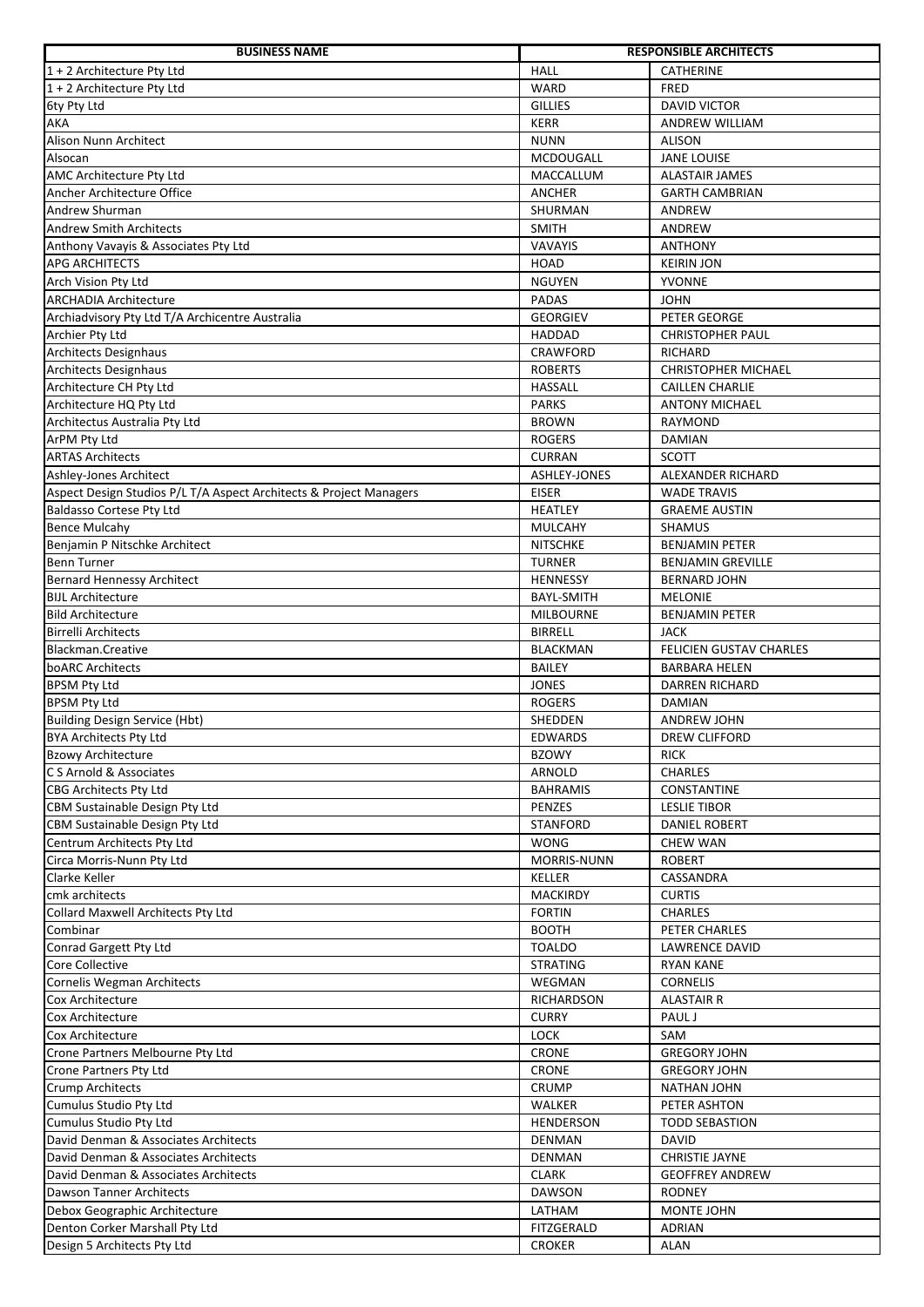| <b>BUSINESS NAME</b>                                   |                       | <b>RESPONSIBLE ARCHITECTS</b>   |
|--------------------------------------------------------|-----------------------|---------------------------------|
| Design Bureau Tasmania                                 | LATHAM                | <b>MONTE JOHN</b>               |
| Design Carvalho Pty Ltd                                | DE CARVALHO           | <b>FERNAO HENRIQUE</b>          |
| Design Intent Architecture & Management Pty Ltd        | <b>CLAYTON</b>        | <b>HEATH DARRAN</b>             |
| DesignInc Melbourne Pty Ltd                            | <b>WILSON</b>         | ROHAN FARQUHAR                  |
| DKJ projects.architecture                              | <b>KING-JONES</b>     | <b>DAVID</b>                    |
| Dock4 Architects                                       | NEWSTEAD              | <b>GILES</b>                    |
| Dock4 Architects                                       | <b>LONEY</b>          | RICHARD JOHN THOMAS             |
| <b>DRW Architecture</b>                                | <b>WOOD</b>           | REBECCA LEE BENNETT             |
| Dunbabin Architects Pty Ltd                            | <b>DUNBABIN</b>       | <b>MARK</b>                     |
| dwp Australia Pty Ltd                                  | <b>HEGARTY</b>        | MICHAEL JOHN                    |
| Edwards & Simpson Pty Ltd                              | SIMPSON               | <b>MARTIN</b>                   |
| <b>Eldridge Anderson Architects</b>                    | ANDERSON              | <b>JEREMY THOMAS</b>            |
| <b>Envirotecture Projects Pty Ltd</b>                  | <b>MARLOW</b>         | <b>ANDREW JAMES</b>             |
| Eric Richardson Architectural Pty Ltd                  | RICHARDSON            | <b>ERIC</b>                     |
| Fender Katsalidis (Vic) Pty Ltd                        | <b>FENDER</b>         | <b>KARL ARTHUR</b>              |
| Fender Katsalidis (Vic) Pty Ltd                        | <b>KATSALIDIS</b>     | EPAMINONDA                      |
| <b>Field Labs</b>                                      | <b>WILSON</b>         | <b>JAMES MAKONNEN</b>           |
| <b>Field Office Architecture</b>                       | <b>BARNES</b>         | <b>CHRISTOPHER EDWARD KEOGH</b> |
| <b>Fletcher Clark Architects</b>                       | <b>CLARK</b>          | <b>GEOFFREY ANDREW</b>          |
| FMSA Architecture - Fooks Martin Sandow Anson Pty Ltd  | ANSON                 | <b>GREGORY PHILLIP</b>          |
| Forward Consultancy Pty Ltd Trading as Forward         | <b>FORWARD</b>        | <b>GARRY</b>                    |
| Form 4 Architects Pty Ltd T/A Form 4 Architects        | <b>RAMAKERS</b>       | <b>CONRAD MARTIN</b>            |
| Francis-Jones Morehen Thorp Pty Ltd                    | <b>FRANCIS-JONES</b>  | <b>RICHARD DAVID</b>            |
| Frontroom Architecture                                 | <b>TRAN</b>           | <b>TRAM</b>                     |
| G. Hills & Partners Architects                         | <b>HILLS</b>          | <b>GRAHAM</b>                   |
| Gaetano Palmese Architects                             | PALMESE               | <b>GAETANO</b>                  |
| Genton Pty Ltd                                         | <b>TOIA</b>           | <b>STEVEN PAUL</b>              |
| Genton Pty Ltd                                         | <b>MCCUTCHEON</b>     | JAMIE                           |
| GGA                                                    | <b>GERING</b>         | <b>GABRIELLE EVELYN</b>         |
| GHD Woodhead Architecture Pty Ltd                      | <b>THOMSON</b>        | <b>DEBBIE</b>                   |
| Gilby + Brewin Architecture                            | <b>BREWIN</b>         | <b>ROSS</b>                     |
| Glanville Architects, Ideas & Solutions                | <b>GLANVILLE</b>      | <b>BRUCE DUNCAN</b>             |
| GPJ Architects & Ganley Pope Johnson                   | <b>JOHNSON</b>        | <b>IAN CHARLES</b>              |
| Gran Associates Australia Pty Ltd                      | <b>REED</b>           | PETER JAMES                     |
| Green Design Architects Pty Ltd                        | <b>GREEN</b>          | DAVID                           |
| Green Design Architects Pty Ltd                        | <b>GREEN</b>          | <b>UTA</b>                      |
| Guymer Bailey Architects Pty Ltd                       | APPLEGATE             | <b>KAVAN GRAEME</b>             |
| Hassell Ltd                                            | LEE                   | PETER HUGH                      |
| Hayes Anderson Lynch Architects Pty Ltd                | ANDERSON              | ELIZABETH                       |
| <b>HBV Architects</b>                                  | <b>COCKBURN</b>       | PAUL VINCENT                    |
| Health Projects International Pty Limited (HPI)        | NIAZMAND              | <b>ALADIN</b>                   |
| <b>Heritage Consultants</b>                            | <b>DENMAN</b>         | <b>CHRISTIE JAYNE</b>           |
| <b>HL Architects Pty Ltd</b>                           | LAU                   | <b>KOK HONG</b>                 |
| <b>Hodge Collard Preston Architects</b>                | <b>PRESTON</b>        | NICHOLAS THOMAS                 |
| <b>Holland and Clifford Architects</b>                 | HOLLAND               | LAUREN                          |
| Honed Architecture & Design                            | <b>BERNACKI</b>       | <b>MICHAEL</b>                  |
| i2C Design & Management Pty Ltd                        | JENDE                 | <b>BRIAN ANDREW</b>             |
| Ian Bassett & Partners / Prime Design Tasmania Pty Ltd | <b>BASSETT</b>        | <b>IAN LESLIE</b>               |
| IDW Architecture & Interiors                           | WILLIAMSON            | ANDREW                          |
| Inaspace Pty Ltd                                       | <b>REIKEN</b>         | <b>TANIA</b>                    |
| Interia                                                | <b>BAIRD</b>          | <b>DEAN ANDREW</b>              |
| Jackson Clements Burrows Pty Ltd Architects            | <b>CLEMENTS</b>       | JONATHAN WILLIAM                |
| <b>JAWSARCHITECTS</b>                                  | <b>BUTTON</b>         | DAVID                           |
| <b>JAWSARCHITECTS</b>                                  | <b>MACKINTOSH</b>     | <b>NEAL</b>                     |
| <b>JAWSARCHITECTS</b>                                  | VERDOUW               | <b>SCOTT PETER</b>              |
| John Hodgman Architect                                 | <b>HODGMAN</b>        | WILFRED JOHN                    |
| John Wardle Pty Ltd                                    | WARDLE                | <b>JOHN BALFOUR</b>             |
| Jones Moore Architecture                               | <b>JONES</b>          | <b>JAMES WILLIAM</b>            |
| k20 Architecture                                       | <b>UAHWATANASAKUL</b> | <b>ANTHONY</b>                  |
| K2LD Architects Pty Ltd                                | LEE                   | TISHA TSU-LIN                   |
| Kerrie Prescott Architect                              | PRESCOTT              | <b>KERRIE MINA</b>              |
| Kunama Architects                                      | <b>BURGESS</b>        | <b>MATTHEW DENNIS</b>           |
| Kunama Architects                                      | <b>BURGESS</b>        | LISA MAREE                      |
| Lan & Skinner Architects                               | LAN                   | PAUL                            |
| Lead Architects Pty Ltd                                | <b>SMITH</b>          | <b>STUART ANTON</b>             |
| Leffler Simes Pty Ltd                                  | <b>EVANS</b>          | <b>STEPHEN JOHN</b>             |
| Leigh Woolley Architect                                | <b>WOOLLEY</b>        | <b>LEIGH FREDERICK</b>          |
| Liddington Architecture Studio                         | LIDDINGTON            | PETER RAYMOND                   |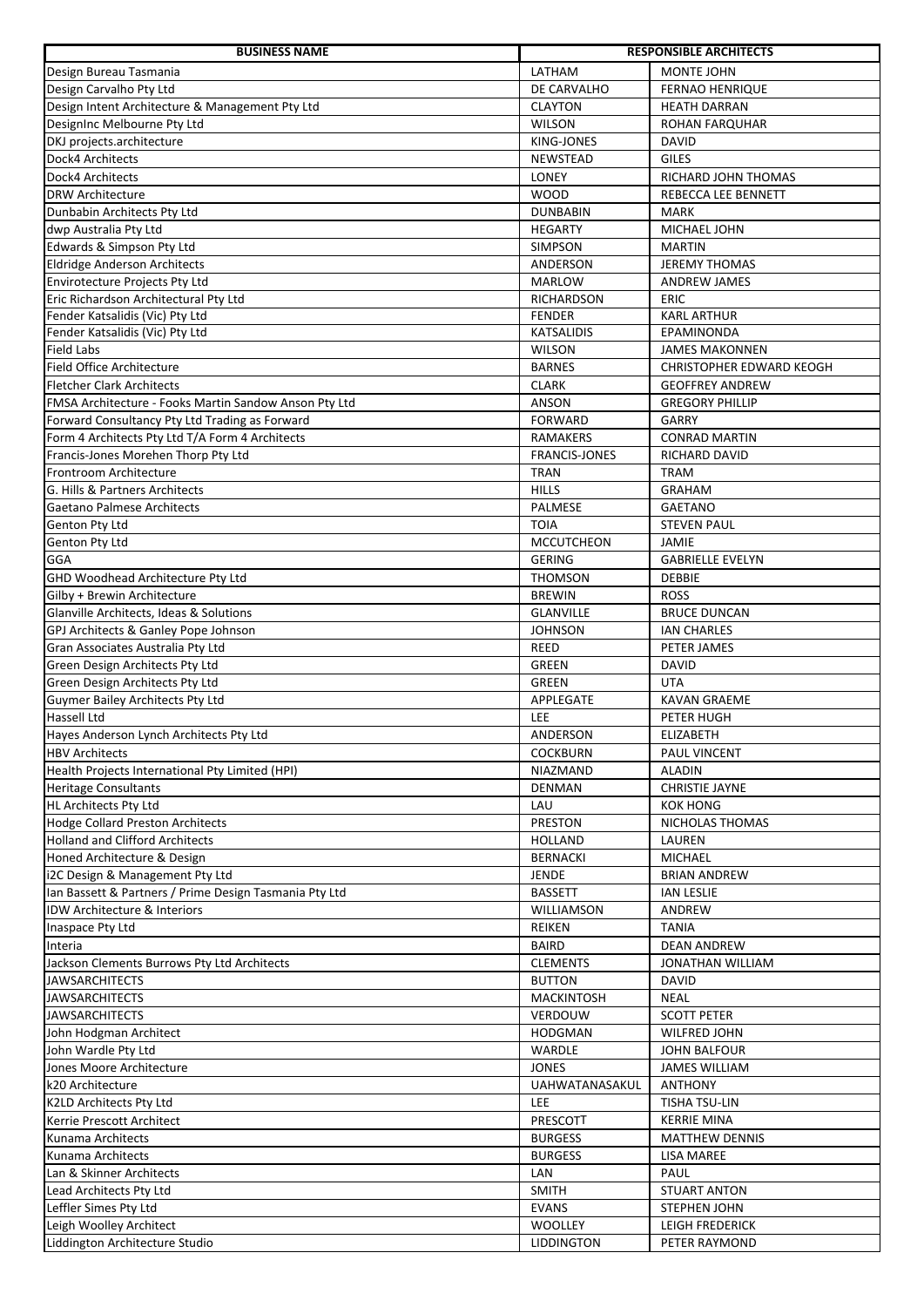| <b>BUSINESS NAME</b>                                |                    | <b>RESPONSIBLE ARCHITECTS</b>           |
|-----------------------------------------------------|--------------------|-----------------------------------------|
| Liminal Architecture/Liminal Spaces                 | <b>BRIANESE</b>    | <b>ELVIO</b>                            |
| <b>Lionel Morrell Associates</b>                    | <b>MORRELL</b>     | <b>LIONEL</b>                           |
| Loci Architecture & Planning                        | <b>BLOOD</b>       | JONATHAN MALCOLM                        |
| Loop Architecture Pty Ltd                           | <b>PURSE</b>       | <b>TONY</b>                             |
| Lucas Stapleton Johnson & Partners Pty Ltd          | <b>STAPLETON</b>   | <b>IAN</b>                              |
| <b>Luttrell Pyefinch Architects</b>                 | LUTTRELL           | GREG                                    |
| Luttrell Pyefinch Architects                        | PYEFINCH           | <b>JONATHAN</b>                         |
| LXN Architecture & Consulting                       | <b>CROSSIN</b>     | <b>JOSHUA MICHAEL</b>                   |
| m arkitecutre                                       | <b>STEVENSON</b>   | <b>MARK TYSON</b>                       |
| MA Architects Pty Ltd                               | <b>ALCOCK</b>      | <b>KAREN LISA</b>                       |
| Maguire Architects Pty Ltd                          | <b>MAGUIRE</b>     | <b>HUGH ROBERT</b>                      |
| Mark Drury + Partners Pty Ltd Architects            | <b>DRURY</b>       | <b>MARK</b>                             |
| <b>Matt Williams Architects</b>                     | <b>WILLIAMS</b>    | <b>MATTHEW GERARD</b>                   |
| <b>Matthew Grace Architecture</b>                   | <b>GRACE</b>       |                                         |
| <b>MCA Architects Pty Ltd</b>                       | <b>COOPER</b>      | <b>MATTHEW JOHN</b><br>MICHAEL RODERICK |
|                                                     | <b>EAVES</b>       |                                         |
| <b>MCA Architects Pty Ltd</b>                       |                    | ANNA ELIZABETH                          |
| McConnel Smith & Johnson Pty Ltd                    | <b>MOON</b>        | <b>IAN EDWARD</b>                       |
| McDonald Jones Architects Pty Ltd                   | <b>ROSE</b>        | <b>STEPHEN JOHN</b>                     |
| Menzies & Marshall Pty Ltd T/A M2Architecture       | <b>MENZIES</b>     | <b>DAVID</b>                            |
| MeredithSpace Pty Ltd                               | <b>MEREDITH</b>    | <b>CRAIG WILLIAM</b>                    |
| Meyer Shircore & Associates                         | <b>JONES</b>       | <b>MALCOLM DONALD</b>                   |
| MGA.I Pty Ltd (MGArchitecture.Interiors)            | <b>DOURAMANIS</b>  | <b>ROSA</b>                             |
| MGA.I Pty Ltd (MGArchitecture.Interiors)            | SYMONS             | <b>KATHERINE JANE</b>                   |
| Michael Wilkinson Architect Pty Ltd                 | <b>WILKINSON</b>   | <b>MICHAEL</b>                          |
| Misho & Associates Pty Ltd                          | VASILJEVICH        | <b>MISHO JAMES</b>                      |
| MJ Architecture                                     | <b>JIRKU</b>       | MICHAEL RICHARD                         |
| Mode Design Corp Pty Ltd                            | <b>McCRAY</b>      | <b>ROBERT ANDREW</b>                    |
| Modern Architecture Practice (Map)                  | <b>JENKINS</b>     | <b>LEON WAYNE</b>                       |
| Morrison & Breytenbach Architects Pty Ltd           | <b>MORRISON</b>    | <b>JAMES</b>                            |
| Morrison & Breytenbach Architects Pty Ltd           | <b>BREYTENBACH</b> | <b>YVETTE</b>                           |
| MSM & Associates Pty Ltd                            | <b>STONE</b>       | NATASHA KAREN                           |
| Nash Architects Pty Ltd                             | <b>NASH</b>        | SOPHIE LEE                              |
| <b>NBRS Architecture</b>                            | <b>DUFFIN</b>      | <b>ANDREW THOMAS</b>                    |
| <b>Neeson Murcutt Architects Pty Ltd</b>            | <b>NEESON</b>      | RACHEL MAREE                            |
| Nettleton Tribe (Partnership) Pty Ltd               | WALLER             | <b>BERNARD</b>                          |
| <b>Next 50 Architects</b>                           | <b>HALL</b>        | <b>STUART MCKENZIE</b>                  |
| Nicholas Turner Pty Ltd                             | <b>TURNER</b>      | <b>NICHOLAS PETER</b>                   |
| Nigel Legge Architect                               | <b>LEGGE</b>       | <b>NIGEL</b>                            |
| Novatec Design Pty Ltd                              | YOUNG              | <b>BRUCE TOWLER</b>                     |
| Paul Davies Pty Ltd                                 | <b>DAVIES</b>      | PAUL RICHARD                            |
| peckvonhartel Pty Ltd                               | <b>PECK</b>        | ROBERT WILLIAM                          |
| Perversi-Brooks Architects                          | PERVERSI-BROOKS    | SAMUEL PABLO                            |
| Peter Hull Architects Pty Ltd                       | <b>HULL</b>        | PETER FLEETWOOD                         |
| <b>Pharmout Pty Ltd</b>                             | VAN DER NOL        | NICHOLAS ANDREW                         |
| Philip M Dingemanse                                 | <b>DINGEMANSE</b>  | PHILIP MARTIN                           |
| Phillip Stary & Associates                          | <b>STARY</b>       | <b>PHILLIP</b>                          |
| Philp Lighton Architects Pty Ltd                    | GAGGIN             | PETER                                   |
| Philp Lighton Architects Pty Ltd                    | <b>FLOYD</b>       | ANDREW                                  |
| Plus Architecture                                   | <b>BRIGGS</b>      | <b>IAN CAMPBELL</b>                     |
| <b>Preston Lane Architects</b>                      | LANE               | DANIEL                                  |
|                                                     |                    |                                         |
| Profile Design Pty Ltd                              | DE JONG            | <b>JOHN</b>                             |
| Propertect Goedleven                                | DENELL             | PATRICK ROGER EDOUARD                   |
| Purcell                                             | <b>BURKE-SMITH</b> | <b>LUCY</b>                             |
| Ramakers Architects Pty Ltd                         | <b>RAMAKERS</b>    | <b>CONRAD MARTIN</b>                    |
| RFA Architects Pty Ltd                              | IP                 | ANDREW KA CHUN                          |
| Richard Nicholls Architect Pty Ltd                  | <b>NICHOLLS</b>    | RICHARD ALEXANDER                       |
| Robert Carroll & Associates Pty Ltd                 | CARROLL            | <b>ROBERT JOHN</b>                      |
| Room 11 Studio                                      | <b>BAILEY</b>      | <b>THOMAS</b>                           |
| Rosevear Stephenson Pty Ltd T/A Rosevear Stephenson | <b>ROSEVEAR</b>    | CRAIG                                   |
| Rosevear Stephenson Pty Ltd T/A Rosevear Stephenson | STEPHENSON         | <b>MARTIN JOHN</b>                      |
| S.Group                                             | <b>HABERLE</b>     | SAMUEL EDWARD                           |
| Scale Architecture                                  | FORBES-SMITH       | <b>GEORGIA ROSE</b>                     |
| <b>Scanlan Architects</b>                           | <b>SCANLAN</b>     | LAWRENCE JOHN                           |
| Select Architects Pty Ltd                           | SERRA              | PETER JULIAN                            |
| Shane Mann & Associates                             | <b>MANN</b>        | SHANE                                   |
| Smith Lebbos Pty Ltd                                | <b>SMITH</b>       | <b>DAVIN</b>                            |
| <b>Starbox Architecture</b>                         | COWARD             | <b>JARON PAUL</b>                       |
| <b>Stephanie Murfet Architect</b>                   | <b>MURFET</b>      | STEPHANIE                               |